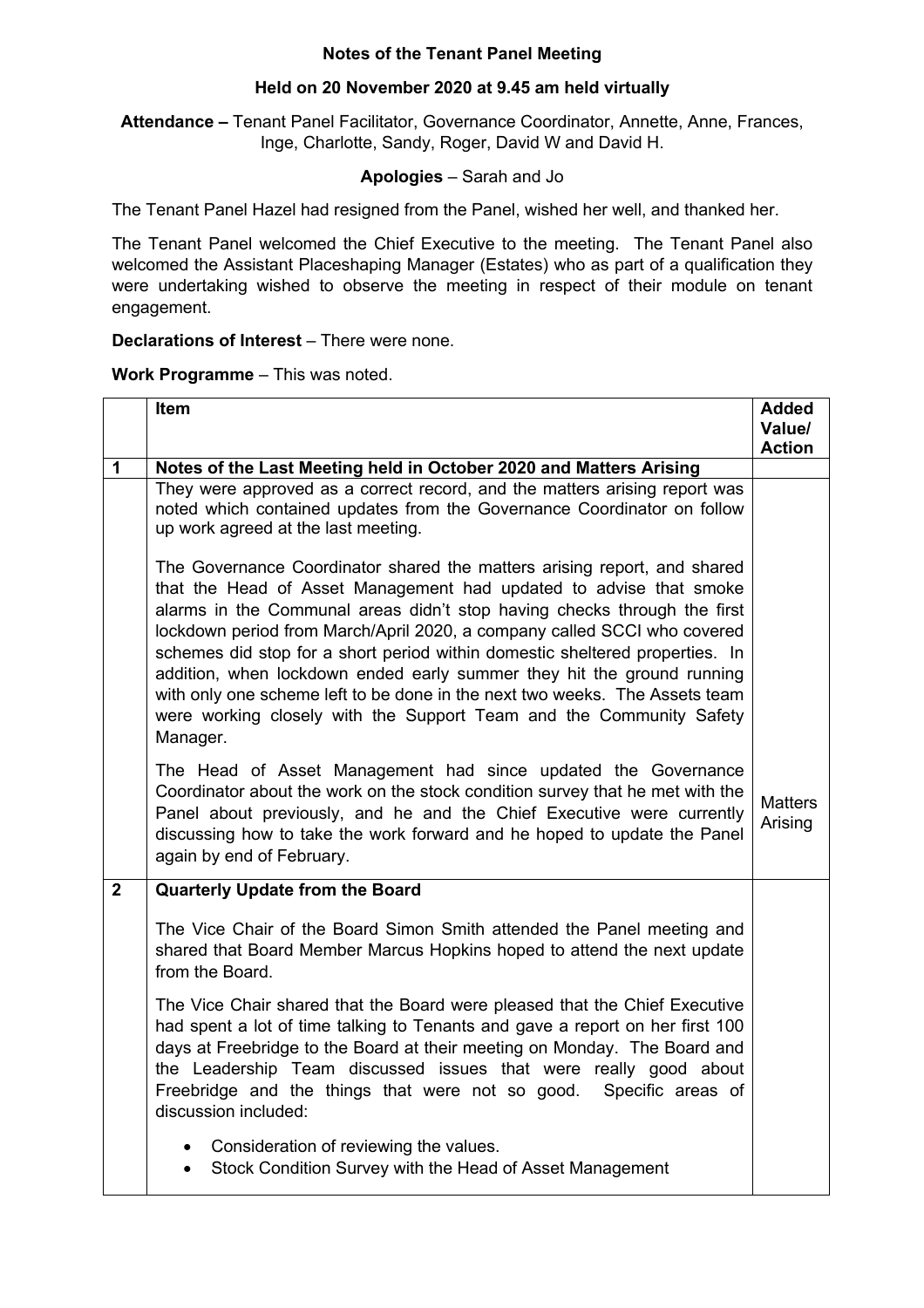| The new Director of Development Paul Newbold provided a<br>presentation.<br>Data protection.<br>$\bullet$<br>The Board holding the Leadership Team to account as opposed to<br>$\bullet$<br>leaning into operational issues.<br>Finances, which were strong with no major concerns and plenty of<br>$\bullet$<br>scope to borrow and invest more over time.<br>The Customer Voice and the Social Housing White Paper with exciting<br>$\bullet$<br>opportunities to be involved in the review, which may span at least<br>over the next 12 months. The Board were due to discuss at their<br>Strategy Afternoon on 7 <sup>th</sup> December. The Customer Service<br>Committee was a nine-month pilot and we needed to see how it<br>worked running forward and in light of the white paper, and in terms of<br>roles and responsibilities to maintain the status quo of itself and the<br>Tenant Panel.<br>The Board were conscious of whether any controls within the business<br>$\bullet$<br>had changed because of the pandemic and that they were all working<br>properly.                                                                                                                                                                                                                       |                                                       |  |
|--------------------------------------------------------------------------------------------------------------------------------------------------------------------------------------------------------------------------------------------------------------------------------------------------------------------------------------------------------------------------------------------------------------------------------------------------------------------------------------------------------------------------------------------------------------------------------------------------------------------------------------------------------------------------------------------------------------------------------------------------------------------------------------------------------------------------------------------------------------------------------------------------------------------------------------------------------------------------------------------------------------------------------------------------------------------------------------------------------------------------------------------------------------------------------------------------------------------------------------------------------------------------------------------------------|-------------------------------------------------------|--|
| The Board felt that they were in full support of any changes that the Chief<br>Executive wished to make and as new management arrive, the Tenant Panel<br>should have an opportunity to meet those relevant in person.                                                                                                                                                                                                                                                                                                                                                                                                                                                                                                                                                                                                                                                                                                                                                                                                                                                                                                                                                                                                                                                                                 |                                                       |  |
| The Vice Chair wished to share thanks to the Panel for undertaking a<br>fantastic job in continuing holding meetings this year, with no outside<br>opportunities or in person meetings.                                                                                                                                                                                                                                                                                                                                                                                                                                                                                                                                                                                                                                                                                                                                                                                                                                                                                                                                                                                                                                                                                                                |                                                       |  |
| A Panel Member commented that it was important that the values and the<br>operational model is reviewed, as these were the hub of the business and<br>needed to work well. They added that there was a great feeling of<br>opportunity opening up with a new influx of employees and management and<br>this was very much felt on the Tenant Panel. They further commented that<br>the rules laid down in the social housing white paper were very basic, and<br>what every tenant would expect landlords to adhere to and nothing new, and<br>Freebridge has always attempted these aspects by their own internal<br>The Panel Member added that they felt very comfortable to<br>regulation.<br>volunteer on the Tenant Panel to provide tenant voice but at times, the power<br>of the Tenant Panel was restrained if they did not get access to the sub-<br>committees within the operational model. They also felt that they were<br>unable to provide a larger tenant voice from what is currently being provided<br>to them, but they are energised and pleased to have a place within this<br>operational model. The Governance Coordinator agreed to discuss with the<br>Director of Housing about more in-depth information or in person experience<br>for the Panel when reviewing service. | Added<br>Value<br>Gov Co<br><b>Matters</b><br>Arising |  |
| The Vice Chair shared that the Panel did need involvement and access to<br>papers in order to do the job, and the Panel will have that opportunity and<br>centre stage at reviewing what comes next. The Board does look at the<br>Tenant Panel points raised at their meetings. The Vice Chair added that they<br>hoped that the Panel could look ahead to the next period with some<br>excitement with a lot of work and opportunity.                                                                                                                                                                                                                                                                                                                                                                                                                                                                                                                                                                                                                                                                                                                                                                                                                                                                |                                                       |  |
| The Tenant Panel Facilitator shared that the Panel had received the new<br>Customer Performance report for Quarters 1 and 2 on email for overview, and<br>the Quarter 3 report would be provided for discussion within a meeting in this                                                                                                                                                                                                                                                                                                                                                                                                                                                                                                                                                                                                                                                                                                                                                                                                                                                                                                                                                                                                                                                               |                                                       |  |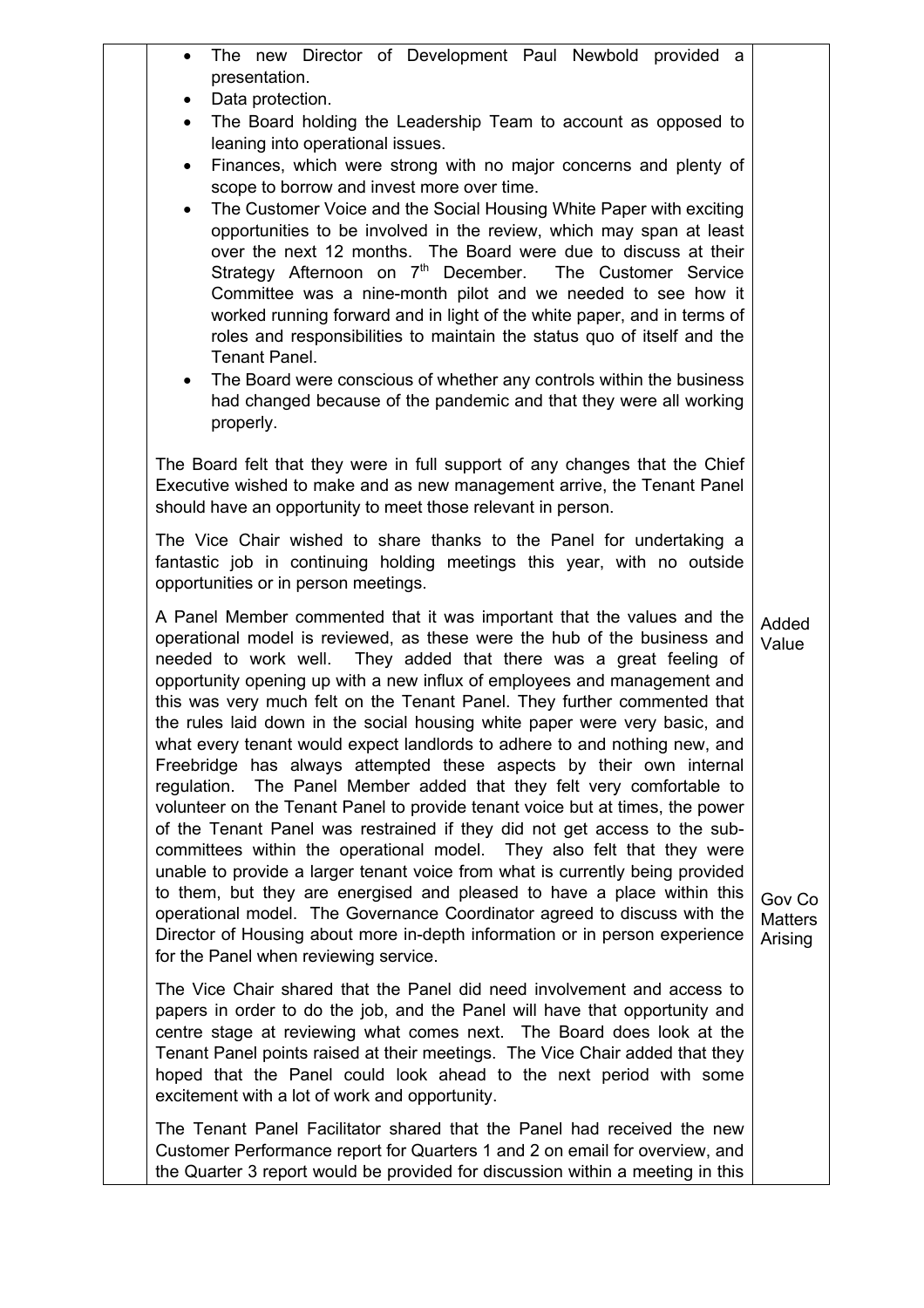|              | new format. It was noted that quarter 1 and 2 had been reviewed by the<br>Panel but via an alternative report.                                                                                                                                                                                                                                                                                                                                                                                                                                                                                                                                                                                                                                                                                                                                                                                                                   |                |
|--------------|----------------------------------------------------------------------------------------------------------------------------------------------------------------------------------------------------------------------------------------------------------------------------------------------------------------------------------------------------------------------------------------------------------------------------------------------------------------------------------------------------------------------------------------------------------------------------------------------------------------------------------------------------------------------------------------------------------------------------------------------------------------------------------------------------------------------------------------------------------------------------------------------------------------------------------|----------------|
|              | The Chief Executive wished to share a general point that it was important as<br>Chief Executive to come and listen at Panel meetings. She agreed with the<br>points that the Panel had raised and she was optimistic to get where she<br>needed Freebridge to be, and to repay that faith in the organisation. She<br>shared that when a Customer Service Committee worked well it did the heavy<br>lifting for the Board and looked at core strategies and policies, flagging what<br>was going well and not going so well. She added that the Tenant Panel was<br>however, an independent voice, which was a great position to be in for<br>challenge and oversight. The Chief Executive advised that the Customer<br>Service Committee had a set of rules to run to and the Tenant Panel had<br>more freedom and autonomy of oversight to share.<br>The Panel thanked the Chief Executive for her overview and the Vice Chair |                |
| $\mathbf{3}$ | for his attendance and he left the meeting.<br>Property Services Team Development Slot including an Update on<br><b>Property Services and Repairs</b>                                                                                                                                                                                                                                                                                                                                                                                                                                                                                                                                                                                                                                                                                                                                                                            |                |
|              | The Head of Service Delivery attended the meeting to provide an overview of<br>Property Services and the repair service in relation to the first lockdown of the<br>recovery position and some of the deadlines that had been set since the<br>Panel's engagement on the topic in March 2020. The Head of Service<br>Delivery shared a live tool called the Property Services Dashboard showing<br>various areas of his service enabling him and management to monitor and<br>plan the service depending on the flow of work and completed jobs.                                                                                                                                                                                                                                                                                                                                                                                 |                |
|              | Part of the remobilisation plan since Covid-19 outbreak had been to complete<br>all the outstanding works raised prior to June by the end of December 2020.<br>This would in turn mean that we could meet our service demands to complete<br>an emergency repair job within a 24 hour timescale and routine repairs within<br>the 28 day timescale.<br>There were two additional contractors to help<br>Freebridge achieve this as well as specialist jobs in asbestos removal, pest<br>control etc.                                                                                                                                                                                                                                                                                                                                                                                                                             |                |
|              | They were currently on track to achieve clearing jobs outstanding and where<br>no contact had been possible with a tenant Freebridge was noting that a card<br>had been left in their door                                                                                                                                                                                                                                                                                                                                                                                                                                                                                                                                                                                                                                                                                                                                       |                |
|              | The Head of Service Delivery confirmed that where there were issues with<br>contractors Freebridge would look to manage the contract they have by firstly<br>asking them to resolve issues as part of the contract at their own cost and if<br>necessary conduct 10% checks with customers of jobs completed via<br>telephone calls. If there were still issues, the contract could be considered for<br>termination. Following a Panel query the Head of Service Delivery advised<br>that Freebridge did monitor Social Media posts from customers in order to try<br>to resolve.                                                                                                                                                                                                                                                                                                                                               |                |
|              | Following a question by a Panel Member, the Head of Service Delivery<br>confirmed there was a programme to upskill and create multi-skilled<br>operatives.                                                                                                                                                                                                                                                                                                                                                                                                                                                                                                                                                                                                                                                                                                                                                                       |                |
|              | The Head of Service Delivery shared that special inspections were being<br>reviewed and jobs costing over £1k will always have a post inspection as well<br>as 10% satisfaction surveys by telephone, which in time would create data on                                                                                                                                                                                                                                                                                                                                                                                                                                                                                                                                                                                                                                                                                         | Added<br>Value |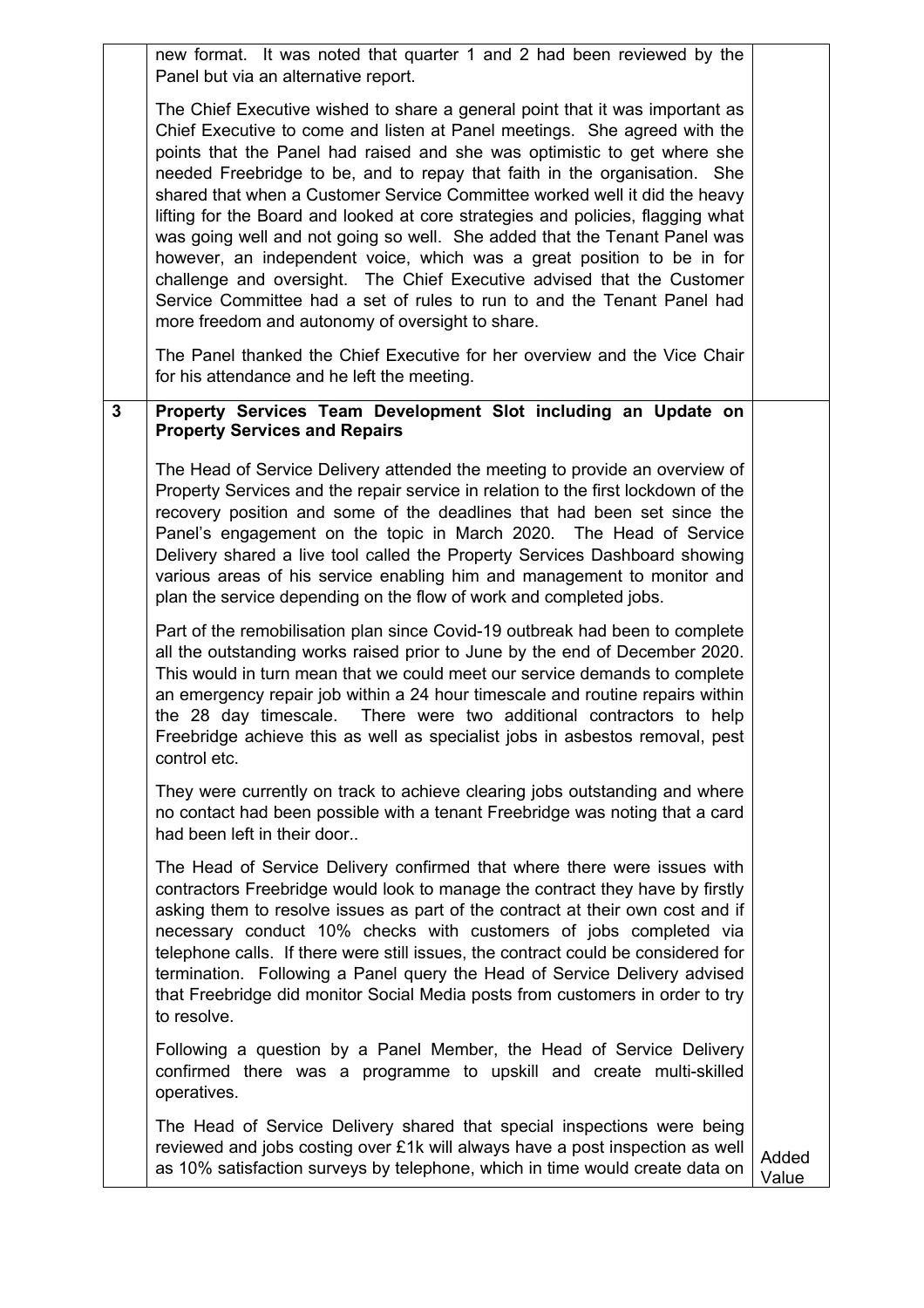|   | post inspection satisfaction.                                                                                                                                                                                                                                                                                                                                                                                                                                                                                                                                                                            |                         |
|---|----------------------------------------------------------------------------------------------------------------------------------------------------------------------------------------------------------------------------------------------------------------------------------------------------------------------------------------------------------------------------------------------------------------------------------------------------------------------------------------------------------------------------------------------------------------------------------------------------------|-------------------------|
|   | In regard to queries from the Panel on mould the Head of Service delivery<br>advised that historically a Freebridge customer would receive a kit to wash<br>down effected areas within their property but this wasn't felt to be a very<br>customer focused approach and much better to get an operative to treat it<br>and raise any follow up work. It was hoped that in time work such as<br>seasonal gutter clearances, winter slip and trip, hazard resolutions etc. could<br>be actioned as a planned approach but at this time, the teams were looking to<br>work through what needed to be done. | Added<br>Value<br>Added |
|   | A Panel Member shared that proactive was a better approach than sitting<br>waiting for the phone calls.                                                                                                                                                                                                                                                                                                                                                                                                                                                                                                  | Value                   |
|   | A Panel Member commented that the presentation was well understood and<br>wished to say well done on the progress made so far as for a long time the<br>Panel had asked questions about assets and properties including the issue of<br>mould that had been raised on many occasions.                                                                                                                                                                                                                                                                                                                    |                         |
|   | A Panel Member commented that in their experiences there was some way to<br>go to perfect the process of reporting a repair and how it was dealt with, as<br>there had been occasions where a repair had not been resolved and<br>sometimes created another. They added that the work of the customer<br>services staff was excellent, though after confirming to forward through to                                                                                                                                                                                                                     | Added<br>Value<br>Added |
|   | management to call back there were occasions when no one calls back and<br>that needs to be resolved.                                                                                                                                                                                                                                                                                                                                                                                                                                                                                                    | Value                   |
|   | A Panel Member commented that they felt there were good intentions on<br>Freebridge's part to get the new system to work better, and acknowledged<br>that at times it could have been better but understand that some tenants have<br>been let down, and was hopeful that this new way of approaching things<br>would be more effective in improving how repairs are carried out finished and<br>customer satisfaction increased.                                                                                                                                                                        | Added<br>Value          |
|   | The Chief Executive shared that she was committed to improving the repairs<br>and maintenance service and the team were improving but it was a long way<br>from where she and the Head of Service Delivery wished it to be. The Chief<br>Executive shared that she would like to continue coming to future Tenant<br>Panel meetings.                                                                                                                                                                                                                                                                     | Added<br>Value          |
|   | The Chief Executive shared that we all know what good looks like and she<br>was grateful to have the Tenant Panel alongside on this journey, and it will<br>never be a concern to have open conversations. She wished to tell the<br>Tenant Panel to keep up with the great work and she felt it was a good<br>opportunity for her to come and listen.                                                                                                                                                                                                                                                   |                         |
|   | The Panel thanked the Chief Executive for attending and she left the meeting.                                                                                                                                                                                                                                                                                                                                                                                                                                                                                                                            |                         |
|   | The Tenant Panel Facilitator thanked the Head of Service Delivery for their<br>presentation and advised that the Tenant Panel would discuss a further visit<br>on repairs and let him know.                                                                                                                                                                                                                                                                                                                                                                                                              |                         |
|   | David H had to depart the meeting at this point.                                                                                                                                                                                                                                                                                                                                                                                                                                                                                                                                                         |                         |
| 4 | Various Items for Discussion - Housing Management Related                                                                                                                                                                                                                                                                                                                                                                                                                                                                                                                                                |                         |
|   | The Director of Housing, Placeshaping Manager, Assistance Placeshaping<br>Manager (Estates) and Housing Operations Manager were all in attendance                                                                                                                                                                                                                                                                                                                                                                                                                                                        |                         |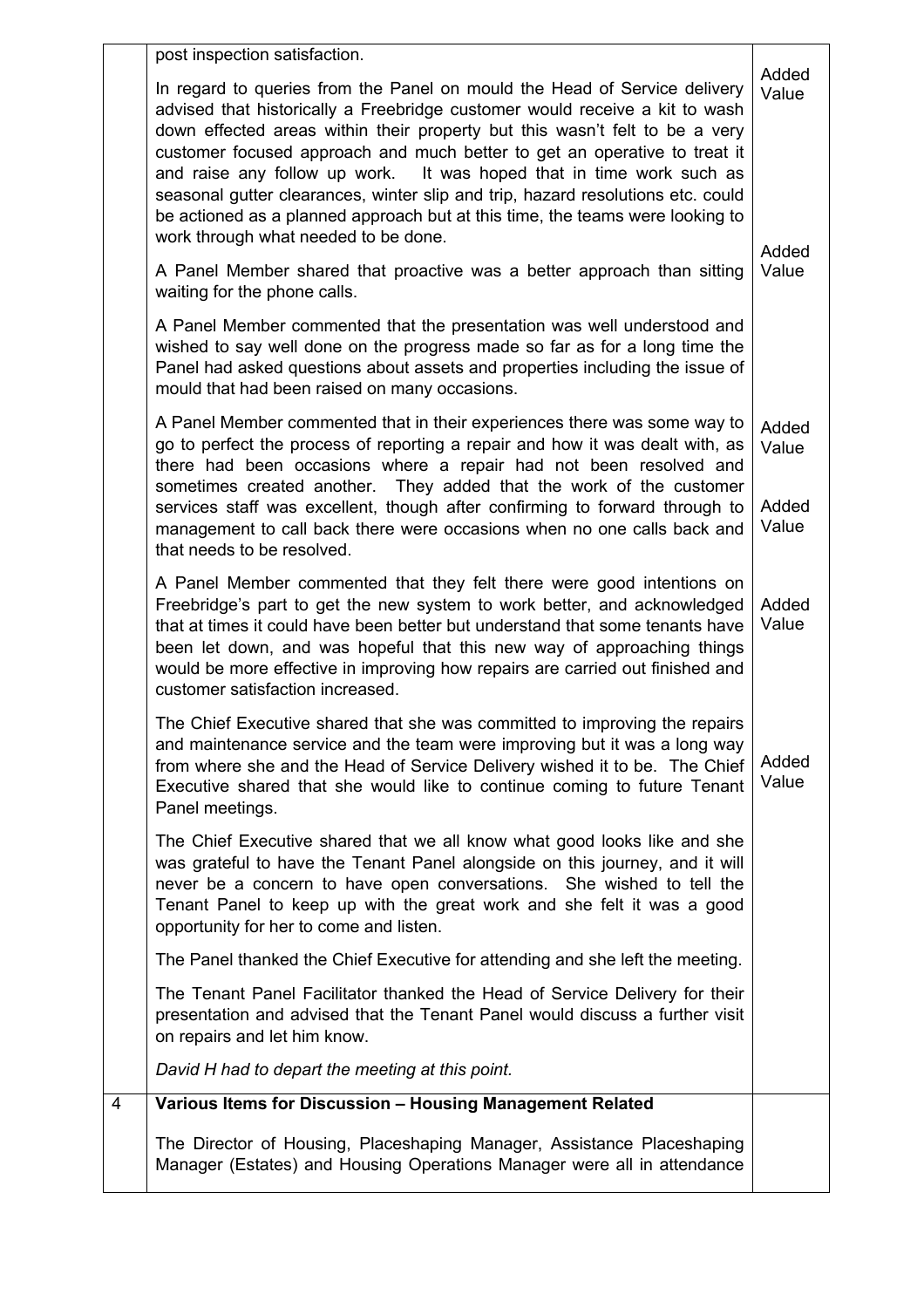| to provide an overview of some of the items that follow and receive comments<br>or feedback from the Tenant Panel.                                                                                                                                                                                                                                                                                        |                |
|-----------------------------------------------------------------------------------------------------------------------------------------------------------------------------------------------------------------------------------------------------------------------------------------------------------------------------------------------------------------------------------------------------------|----------------|
| <b>Review of Annual Rent Letter to Customers</b>                                                                                                                                                                                                                                                                                                                                                          |                |
| The Housing Operations Manager shared the draft letter to go to tenants in<br>relation the annual rent and service charging from April 2021 for comments<br>which would be sent out in February.                                                                                                                                                                                                          | All            |
| The Panel shared the following comments and queries:                                                                                                                                                                                                                                                                                                                                                      | Added<br>Value |
| The letter was clear because the breakdown was on page 3, but it was<br>suggested to add the 1 <sup>st</sup> April 2020 date in the heading of the table<br>that appeared hear again under current rent and new rent figures.                                                                                                                                                                             |                |
| For the Layout it was suggested that the section 'what if I struggle to<br>٠<br>pay my rent' should come immediately after the sections on housing<br>benefit and universal credit                                                                                                                                                                                                                        |                |
| Following a query on whether all service charges go up, the Panel<br>$\bullet$<br>was advised that a variable service charge was applied so it will go up<br>or down depending on usage.                                                                                                                                                                                                                  |                |
| In regard to additional formatting on making increases or decreases<br>$\bullet$<br>clearer, the Director of Housing shared that they could add a note to<br>say if more information was required to contact the team, as opposed<br>to colour formatting which some may not understand. [Subsequently<br>a Panel Member shared that some people with colour visual<br>deficiently may struggle to view]. |                |
| Covid 19 - Winter Response Plan Update                                                                                                                                                                                                                                                                                                                                                                    |                |
| Great feedback was received from the Panel at the last meeting and the<br>Director of Housing wished to provide an update on the nine key projects.<br>The Panel may have seen some of the projects on the local media. Such as:                                                                                                                                                                          |                |
| Reinstatement of welfare calls for vulnerable tenants and face to face<br>support where needed.                                                                                                                                                                                                                                                                                                           |                |
| Delivery of essential packs to those who don't have basics of food or<br>$\bullet$<br>hygiene items and sign posting people to other agencies.                                                                                                                                                                                                                                                            |                |
| Tablet devices for the team to offer vulnerable customers who do not<br>$\bullet$<br>have contact with their family over the winter or assistance to be<br>online.                                                                                                                                                                                                                                        |                |
| Extension of the hardship fund for such as items as faulty white goods<br>$\bullet$<br>or to cover essential transport costs, clothing, fuel, utility bills etc.                                                                                                                                                                                                                                          |                |
| Activities for young people – looking at online and at home, colouring<br>$\bullet$<br>Christmas cards with schools, warm meal projects through referrals<br>and through young carers of west Norfolk who not normally needed<br>help with meals but find themselves in hard ship.                                                                                                                        |                |
| Hampers for families who do not have access to Christmas dinners<br>٠<br>through the Community Caterer and information in the current weeks.                                                                                                                                                                                                                                                              | All            |
| The Tenant Panel had the following queries:                                                                                                                                                                                                                                                                                                                                                               | Added          |
| Q - Were Freebridge working with any disabilities agencies for those with                                                                                                                                                                                                                                                                                                                                 | Value          |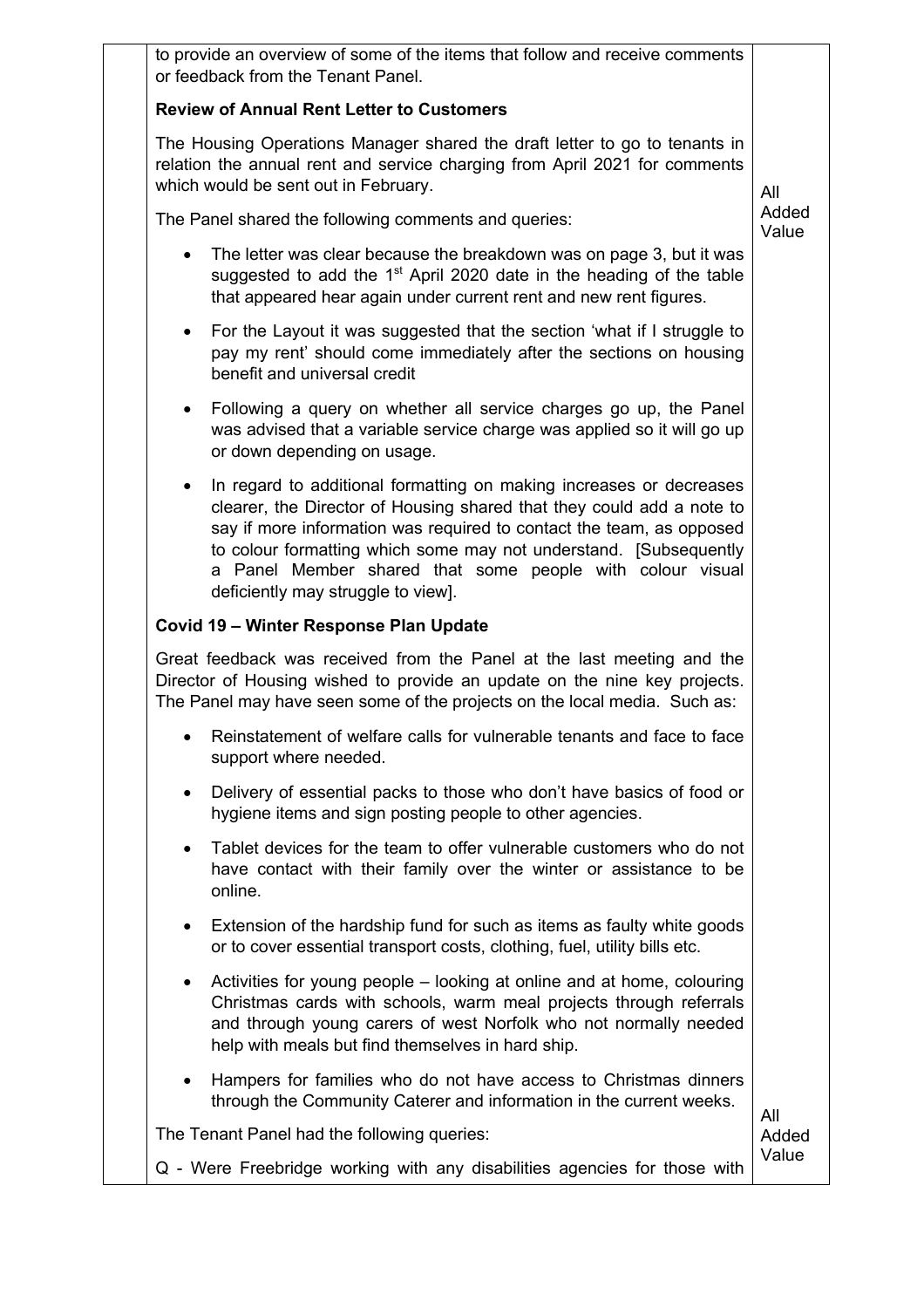special needs for additional support?

A - They were exploring many partnerships to see how we can grow and involve everyone from the community.

Q - What is the criteria to get hampers at Christmas?

A - There was a referral form to complete that has gone out to a multitude of different agencies such as children services, Carers of West Norfolk, schools, adult services and the foodbank.

Q - Is there a limit on the hampers available at Christmas?

A - There is a limit as it is through donations from Tesco and Morrison's. There is around 60 available currently of roast dinner hampers. Have been working on emergency food parcels, which we have a large supply of through supermarkets and foodbanks and keep constantly under review that we are not running out.

Q – Could the food hampers be more age appropriate, as some older people do not tend to eat food such as pasta?

A – Yes this can be considered going forward, but the packs contain mainly essential food items along with hygiene or cleaning products.

# **Garden Assistance Scheme Criteria Review**

The team were looking to refine the service with the assistance of any comments the Tenant Panel may be able to provide. The Tenant Panel had received the proposed application form and letter going out to users of the scheme. There was capacity for 250 people on the free scheme and criteria to be eligible. The criteria would remain the same, but become more bespoke such as one off hedge cutting, or a lower amount of grass cuts in the year with weed spraying.

All Added Value

Comments from Panel Members were:

- A Tenant Panel Member shared that they did not know that the garden assistance scheme existed and wondered how many people did know.
- Overgrown gardens can bring a neighbourhood down so this was an additional positive in some areas.
- The communal gardens service charges that should be paid for, then why do some get it free.
- Some people may be able to contribute towards the scheme in time.
- A Panel Member shared that a lot had been covered, but if in time there was a service they could paid for they would wish to.
- It was a commendable service and it was good to see that Freebridge were looking to ensure it was easy to understand, save money and right people accessing the service. It would be annoying to see if a garden in a neighbourhood is unkempt, on the other hand would be a burden on Freebridge. Well-kept gardens raise the status of a housing organisation and in the end rather than expense, if people who are apply are honest. Therefore, it is not generally a waste of time ensuring that gardens are tidy and it is a plus for the community.